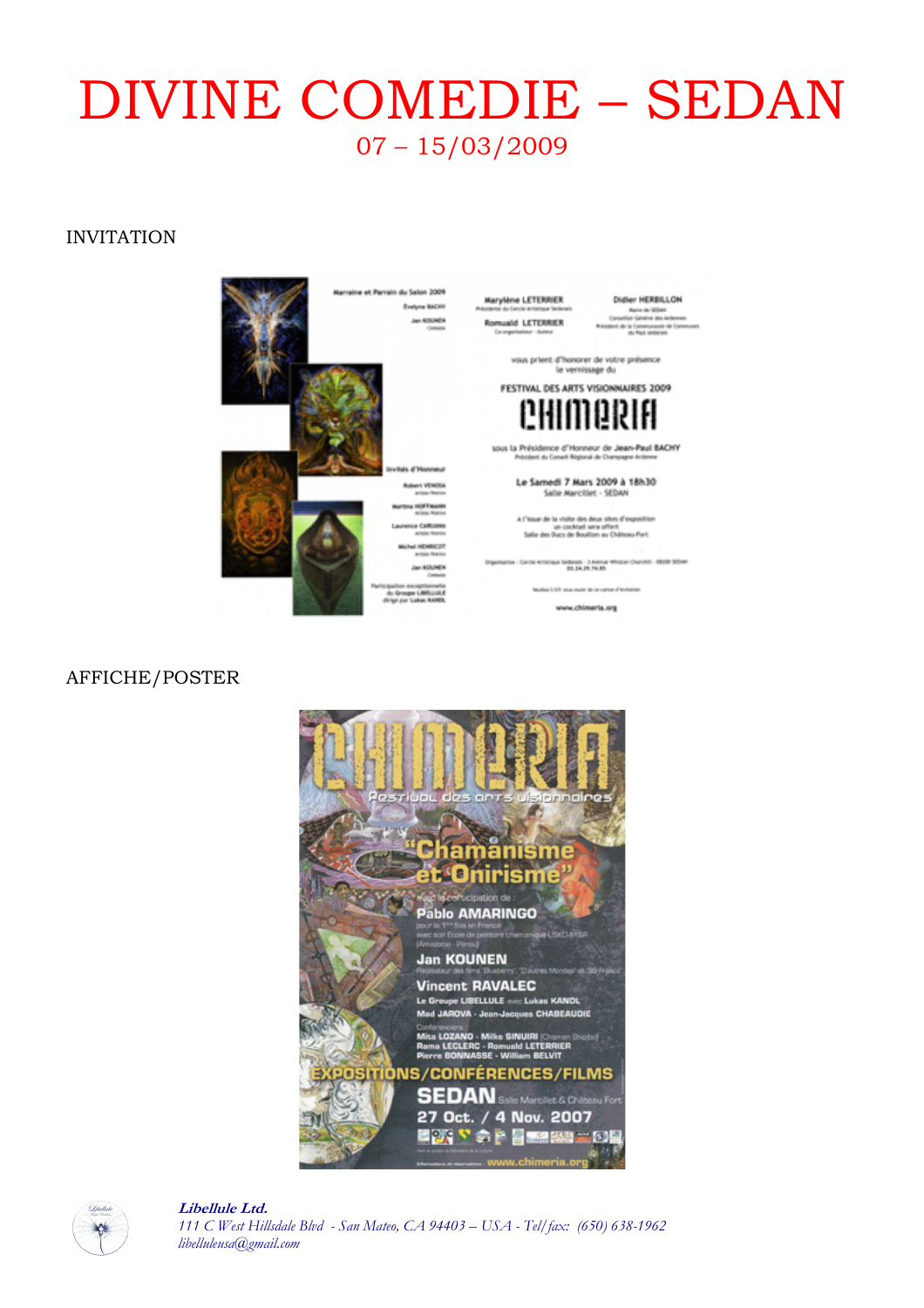# INSTALLATION

12 Artistes - 12 toiles / 12 Artists - 12 paintings :

à.

ZACEK – ZADEMACK – KÁNDL – JONTSCHEWA – DE ROSA – COMAND – IVANOVIC – DJUROVIC – MIRKOVIC – TIUNINE – KREJČA – MÜLLER

| COMAND            | IVANOVIC |
|-------------------|----------|
| DE ROSA           | DIUROVIC |
| <b>JONTSCHEWA</b> | MIRKOVIC |
| KÁNOL             | TIUNINE  |
| <b>ZADEMACK</b>   | KREJ ČA  |
| žiček             | MÜLLER   |
|                   |          |



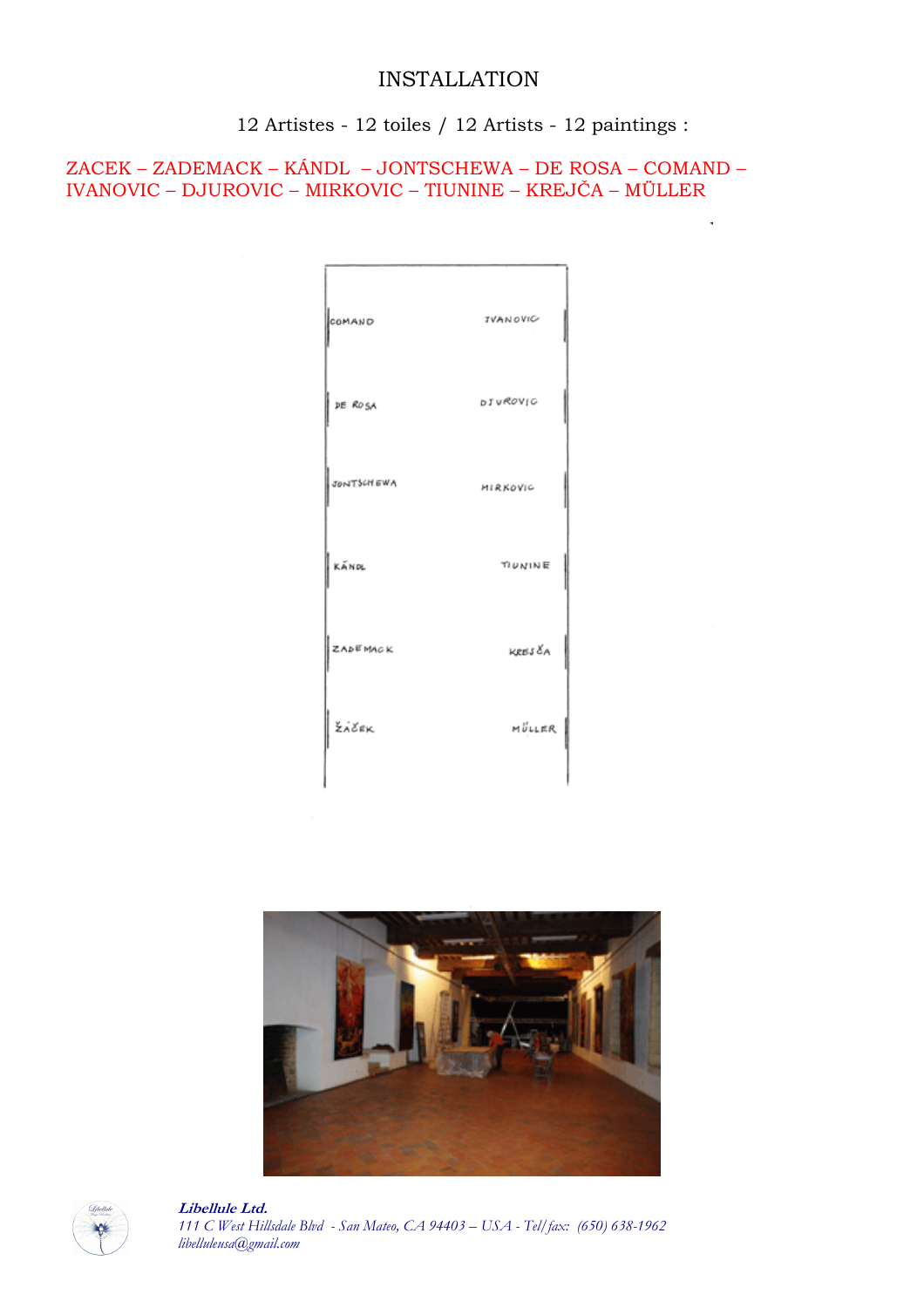















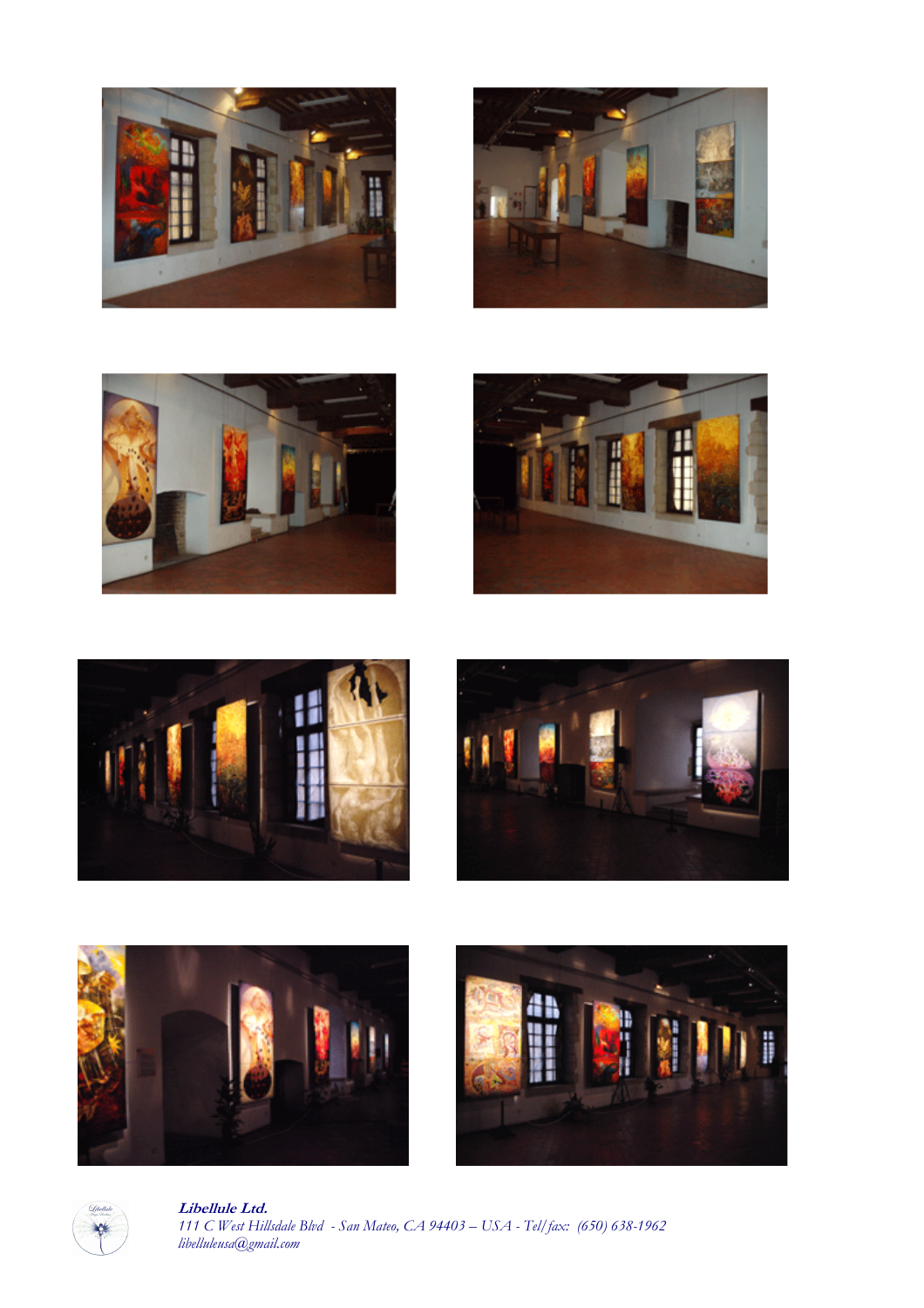# VERNISSAGE / OPENING

# ARTISTES PRESENTS/ATTENDING ARTISTS :

### KANDL – TIUNINE













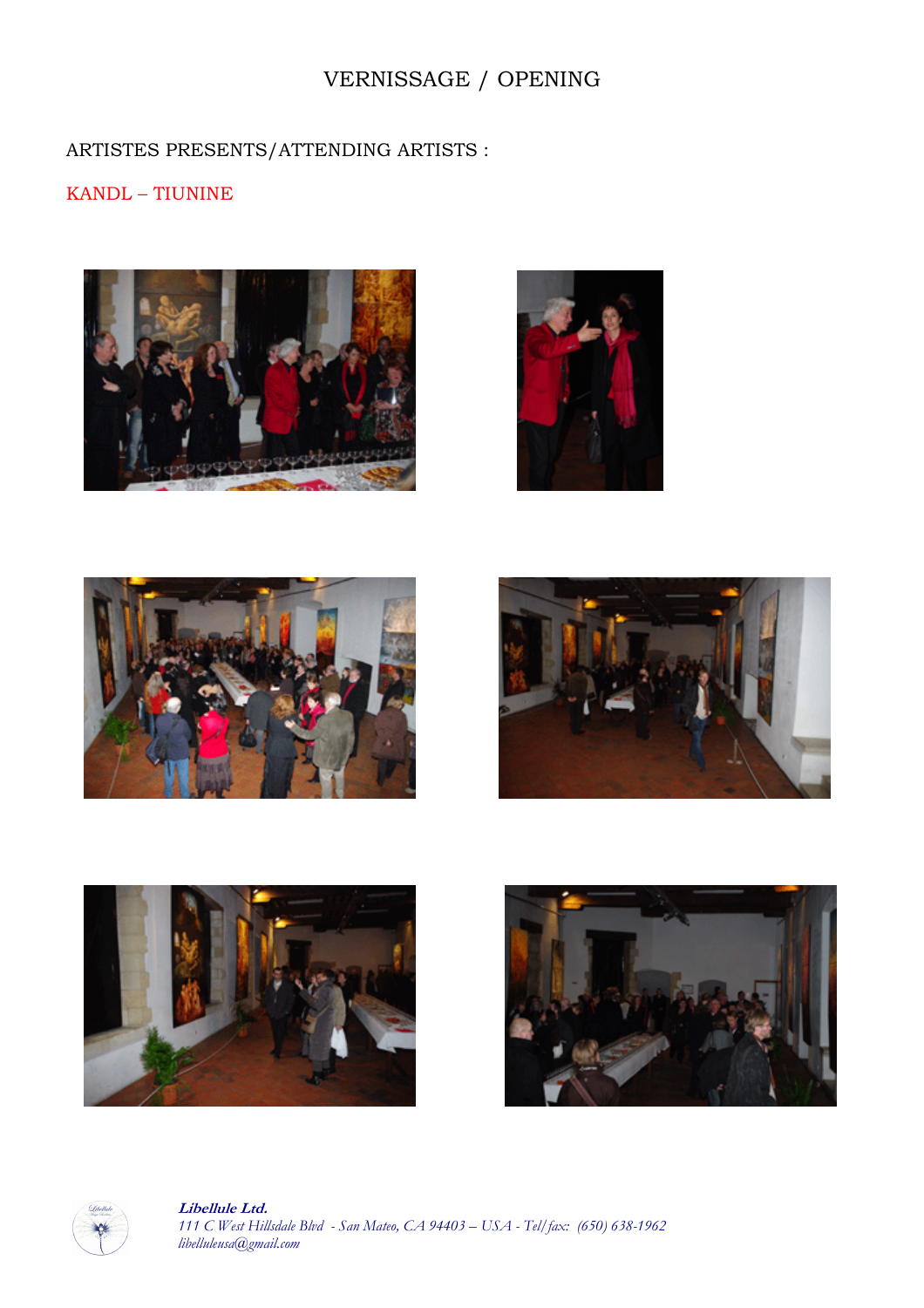Pour finir, un dîner convivial a été offert aux artistes. To end the event, a nice convivial dinner was offered to the artists.







## PRESSE/MEDIA

#### Chiméria : le rideau s'ouvre aujourd'hui



Chef de file du groupe Libellule, Lukas Kandl expose sa vision<br>de la Divine comédie de Dante Alighiéri.

Chef de file groupe Libellie, Luisa Kandi expose sa vivio de la Divine condide de Dante Alightiei.<br>
Le festival des arts visionnais trique » par Manjushree res Chiméria ouvre des Pradhan, maïtre à danser for-<br>
aujourd'hui